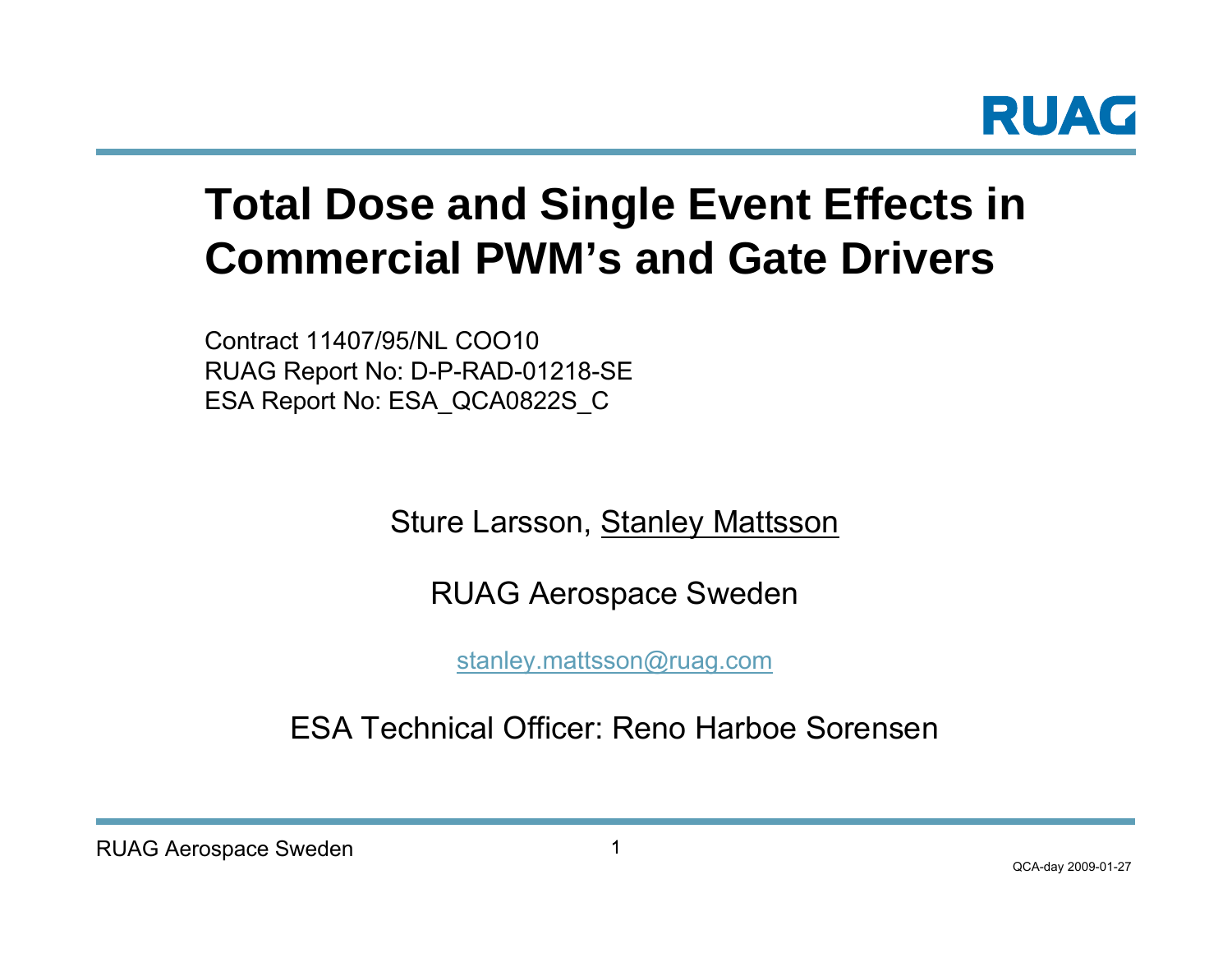

- TID & SEE Tests of 3 PWM's and 3 Gate Drivers
	- ▬ TID; 5 biased & 2 unbiased samples tested
	- ▬ SEE; 2 samples tested

- ▬ One device removed from original list
	- $\bullet$  LTC3418 /Linear Technology
		- ▪Monolithic synchronous step-down DC/DC converter
		- ▪38-lead plastic QFN
	- •Difficult to maintain proper function after removing plastic
	- •TID failure after ~20 krad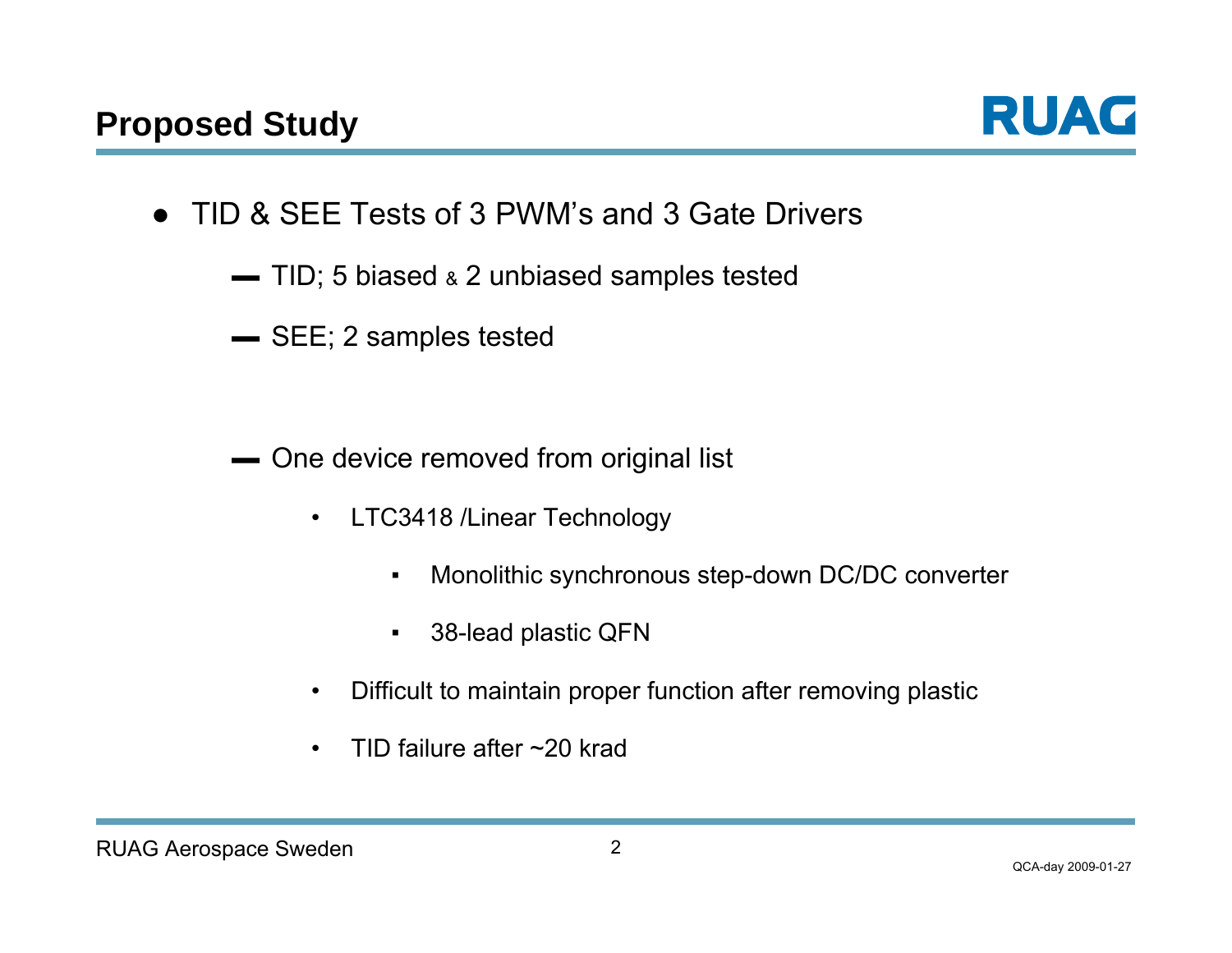●**2 Pulse Width Modulators**

16-lead thermally enhanced TSSOP

- LTC3703, Linear Technology, BiCMOS
	- • switching regulator capable of driving multiple MOSFETS for high current application, soft-start function controlled with 100pF

16-lead thermally enhanced TSSOP

- ▬ LT3800, Linear Technology, Bipolar
	- • fixed frequency high-voltage synchronous current mode stepdown switching regulator, soft-start disabled during irradiation





# RUAC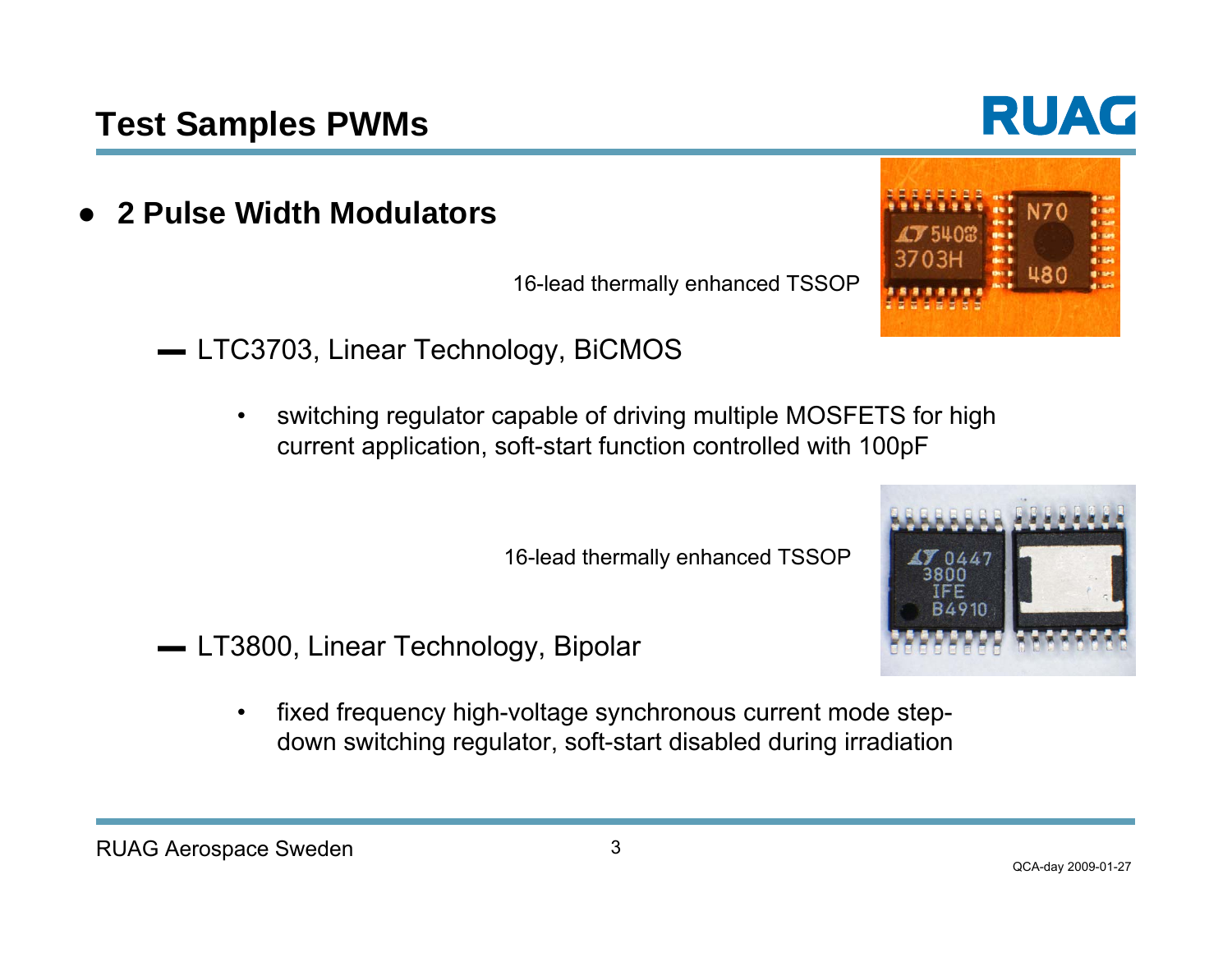## **Test Samples Gate Drivers**

3 Gate Drivers

- 
- TPS2834 Texas Instruments, BiCMOS synchronous buck driver

● UCC27223, Texas Instrument, Bipolar high-speed synchronous buck driver with enable function, - difficult to prepare for SEE

● UCC27423, Texas Instrument, Bipolar dual highspeed synchronous buck driver with enable function. - difficult to prepare for SEE







HTSSOP-14

14-lead SOIC (D-package)

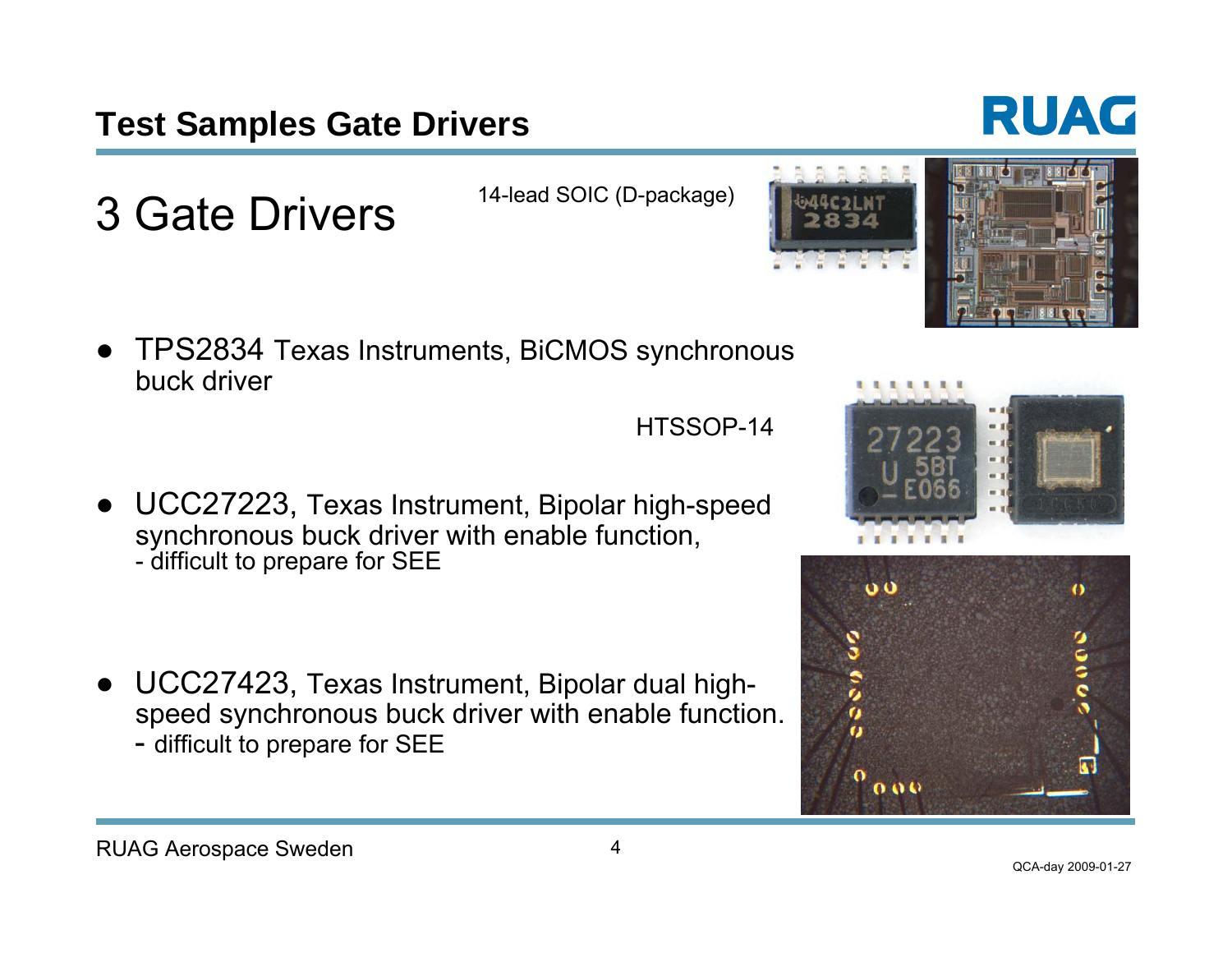## **TID Test Results PWMs**



#### ¾ **LTC3707 BiCMOS**

Biased; failed  $\sim$  40-60 krad(Si), no recovery during high temperature anneal

Unbiased: no degradation to 80 krad(Si)



•LT3800 Bipolar

Biased; worked up to 80 krad(Si), fail to start after power-off at end of irradiation

Unbiased; fail to function  $\sim$  25 krad(Si)

Biased & Unbiased samples recovered during high temperature annealing.

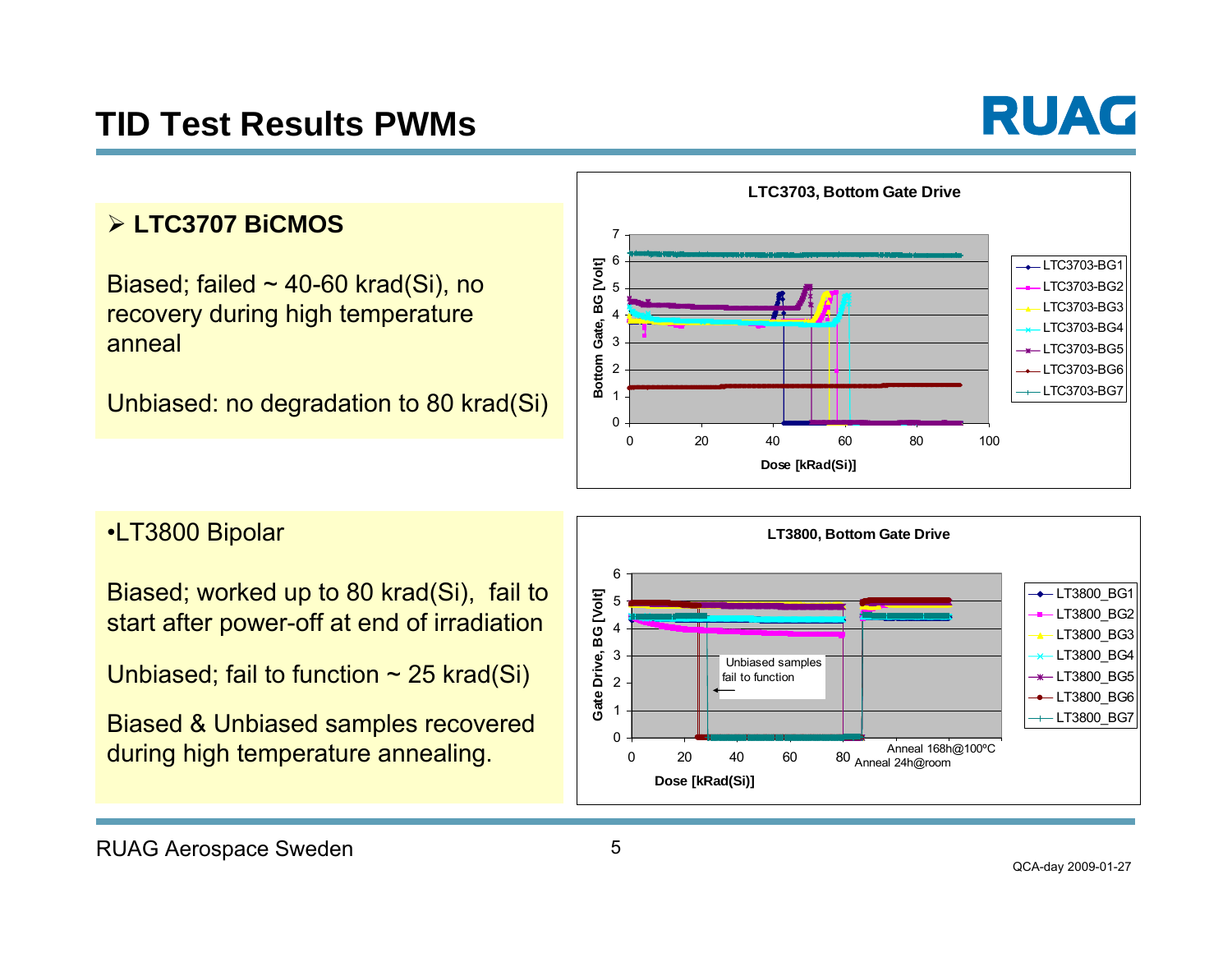

#### • UCC27223 BiCMOS

Biased; functioning up to 55 krad, after planned power break, 4 of the 5 samples failed to work.

Unbiased; failed before 40 krad

No samples recovered in high temperature anneal



#### •UCC27423 BiCMOS

(same functions as UCC27223, fewer control possibilities)

Biased; current increase, no failure up to 80 krad

Unbiased; current increase, failure ~75 krad

All samples functioned after anneal

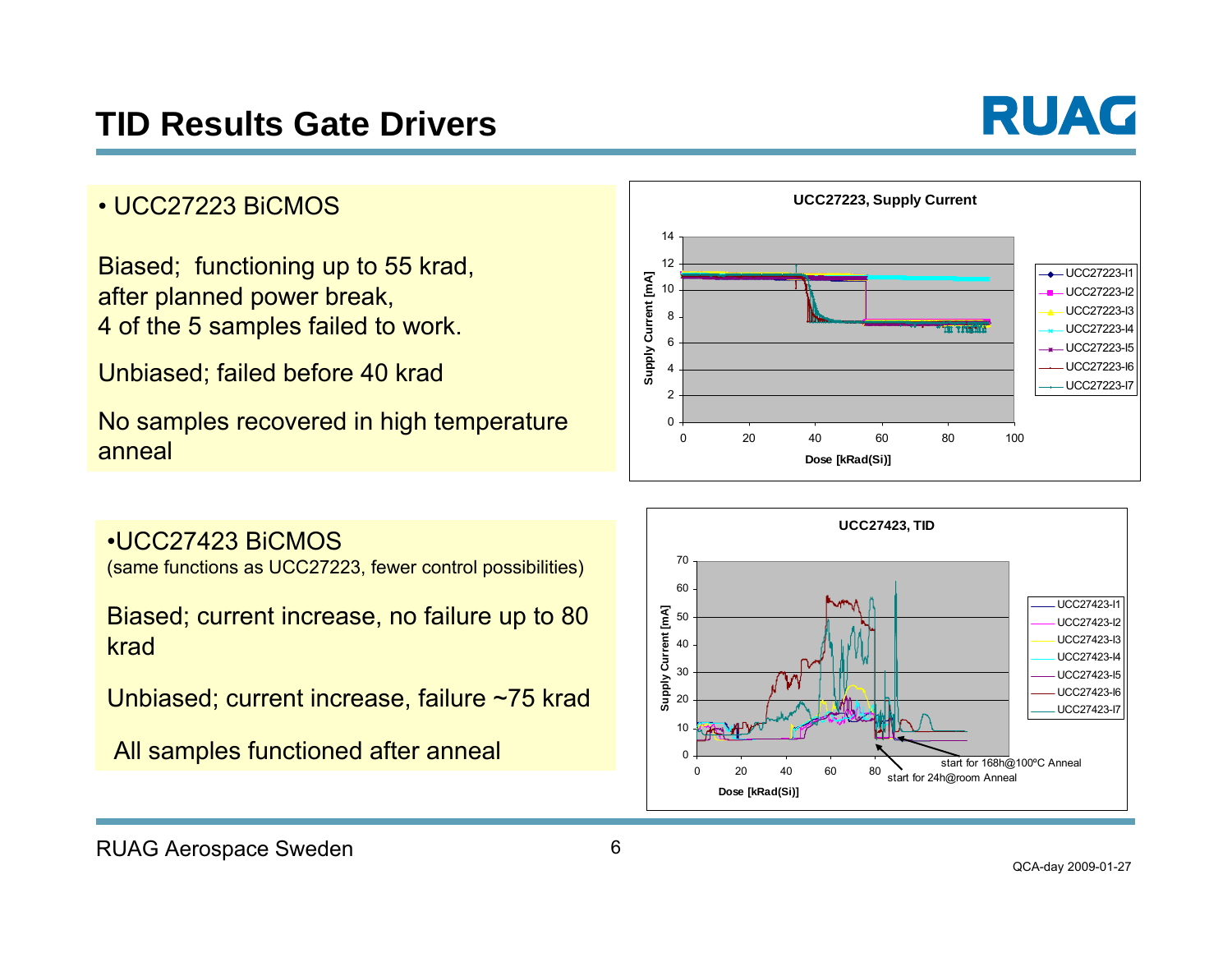

• TPS2834 BiCMOS

Biased; current increase, functioning up to 80 krad

Unbiased; current increase, functioning up to 80 krad

Current recover after high temp anneal

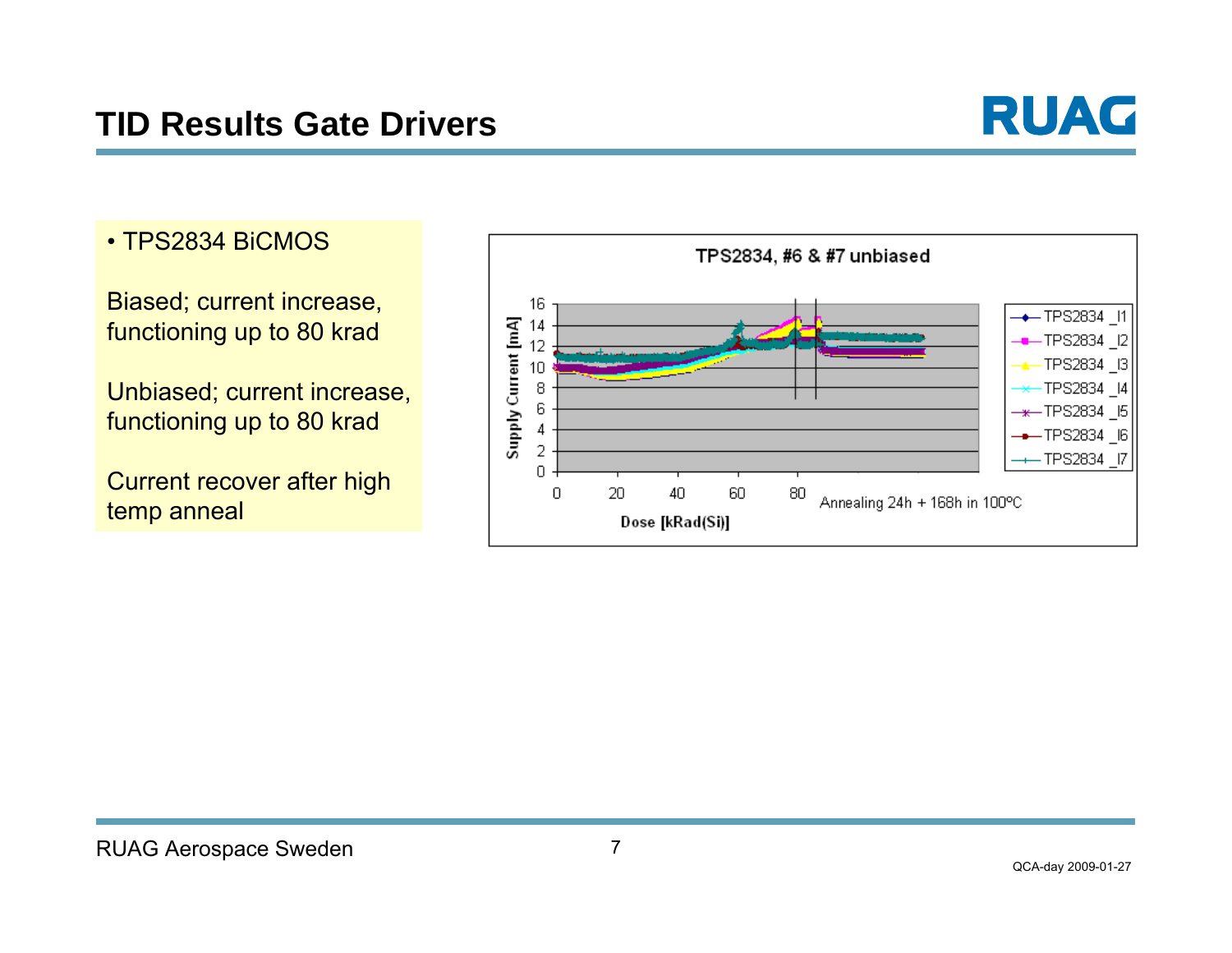

#### ¾ **TPS2834**

No LU (LET=80 MeV/mg/cm2)

Only very short glitches observed up to LET=80 MeV/mg/cm2

*Only narrow glitches were* 

*detected for TPS2834*

*Two outputs; A\_out and B\_out Trigger requirements on both* 

- *- Too-long ON time*
- -*Too-long OFF time*
- *Period 6,5µs*

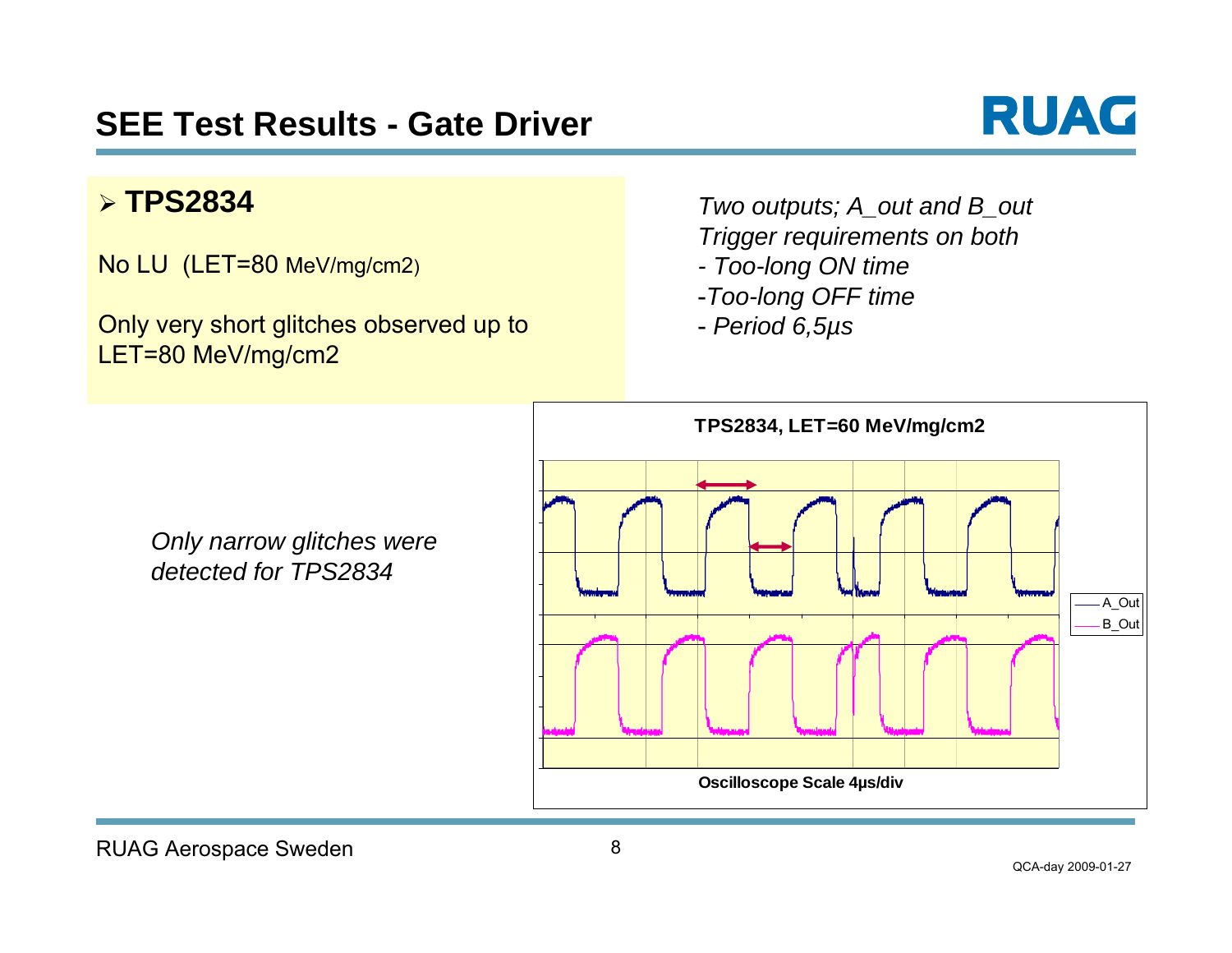## **SEE Test Results –Gate Driver**

# RUAC

### ¾ **UCC27223**

LU observed at LET=32 MeV/mg/cm2

SEFI first detected at LET=3,6 MeV/mg/cm2

Very SET sensitive with long periods of lost pulses

#### No "too-long" pulses detected



*Current jumps caused by irradiation. The arrow indicates where a reset has been performed by switching off - on the pulse generator to the input*





*Oscilloscope picture of output A and B showing worse case errors observed during irradiation with Kr-ions tilted at 45° (Let=45.4 MeV/mg/cm2).*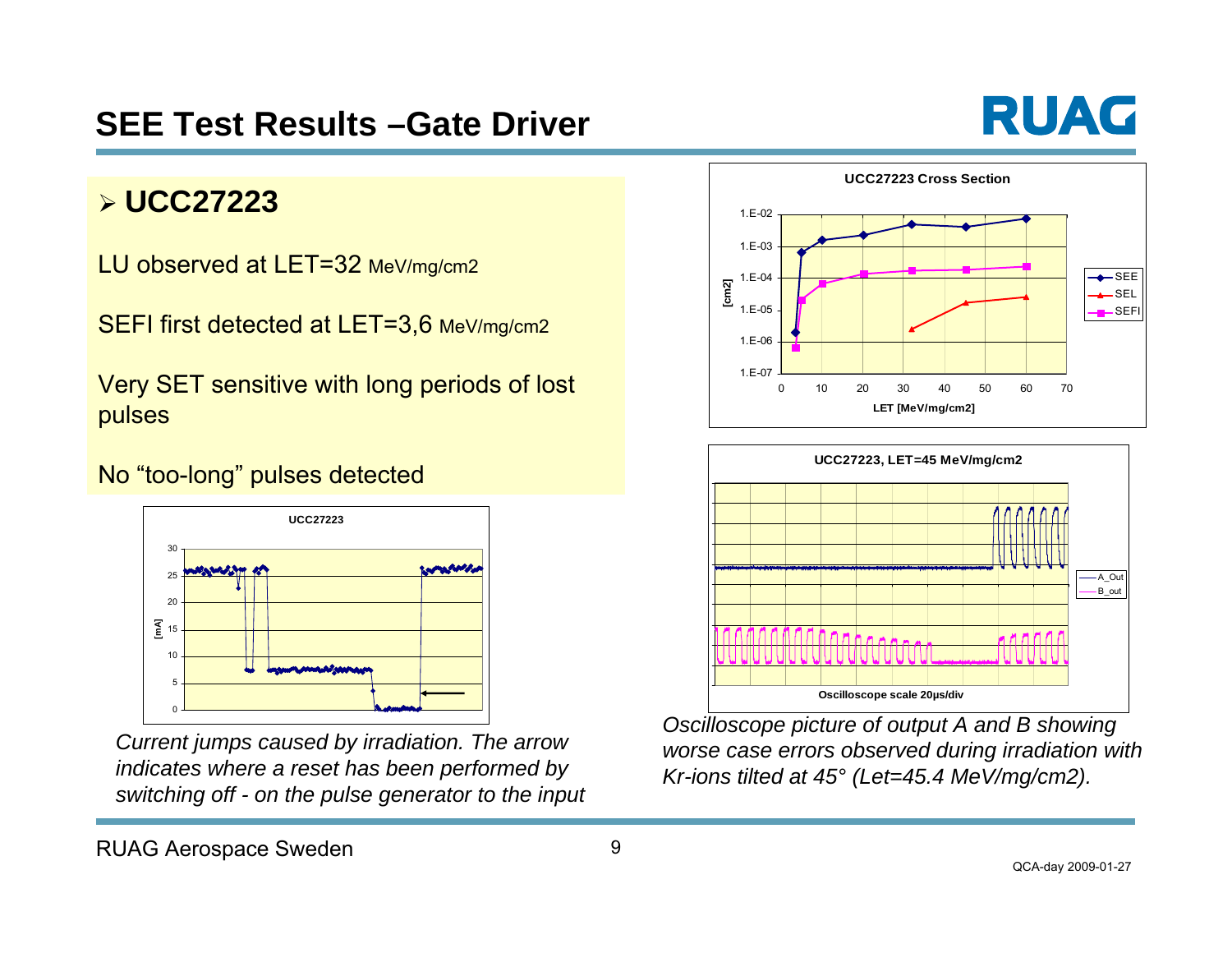

#### ¾ **UCC27423**

No LU observed at LET=80 MeV/mg/cm2

No SET observed at LET=80 MeV/mg/cm2

### ?

#### (The devices were really Working)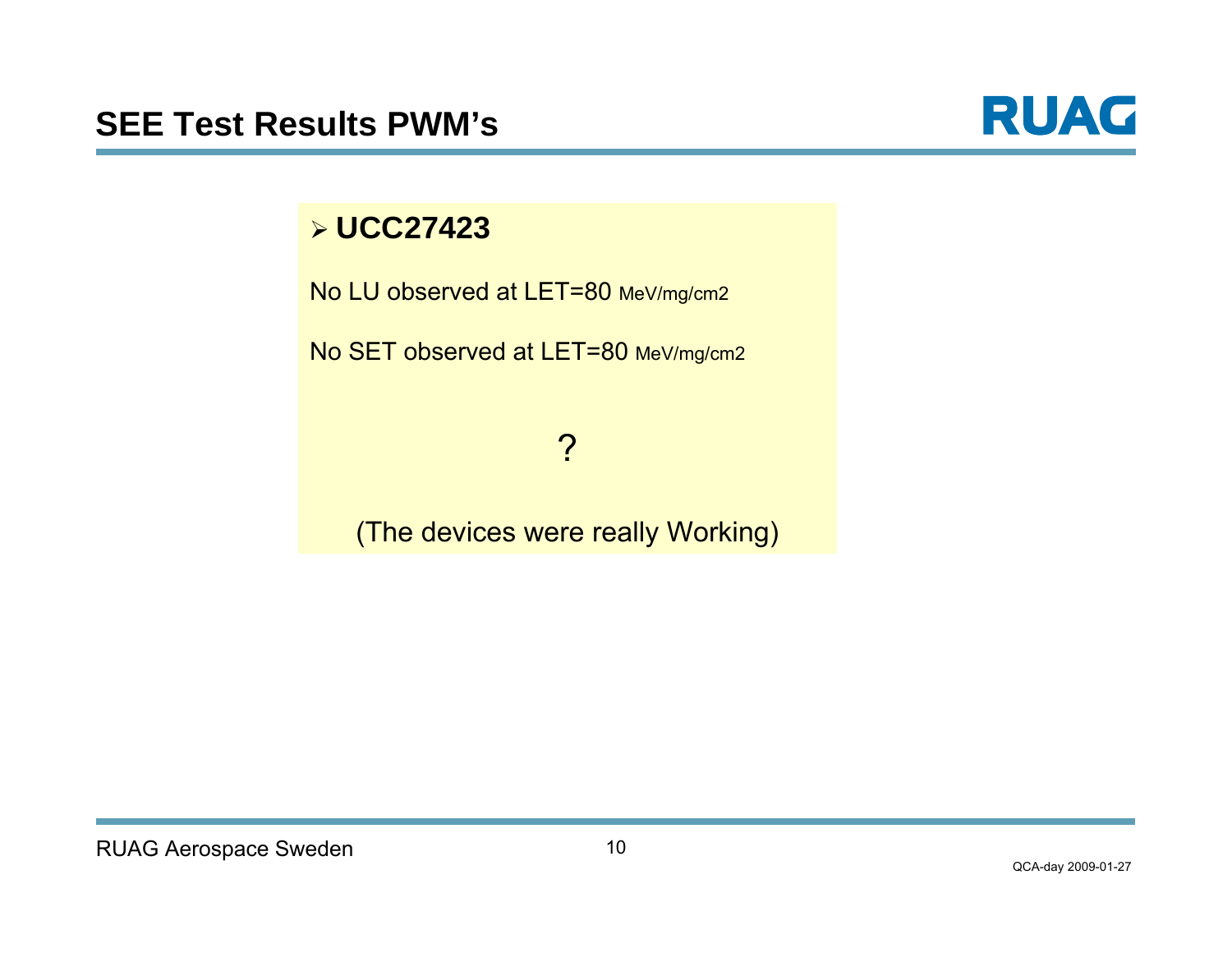

#### ¾ **LTC3707**

No LU (LET=80 MeV/mg/cm2)

Very SET sensitive with long periods of lost pulses

No "too-long" pulses detected



*Typical oscilloscope picture, data at 82Kr tilted at 45°, similar behaviour observed for 40 Ar (LET=10 MeV/mg/cm2).* 

*The period time for the PWM was 4.6 µs. oscilloscope triggered on A Out OFF-time criteria too long*

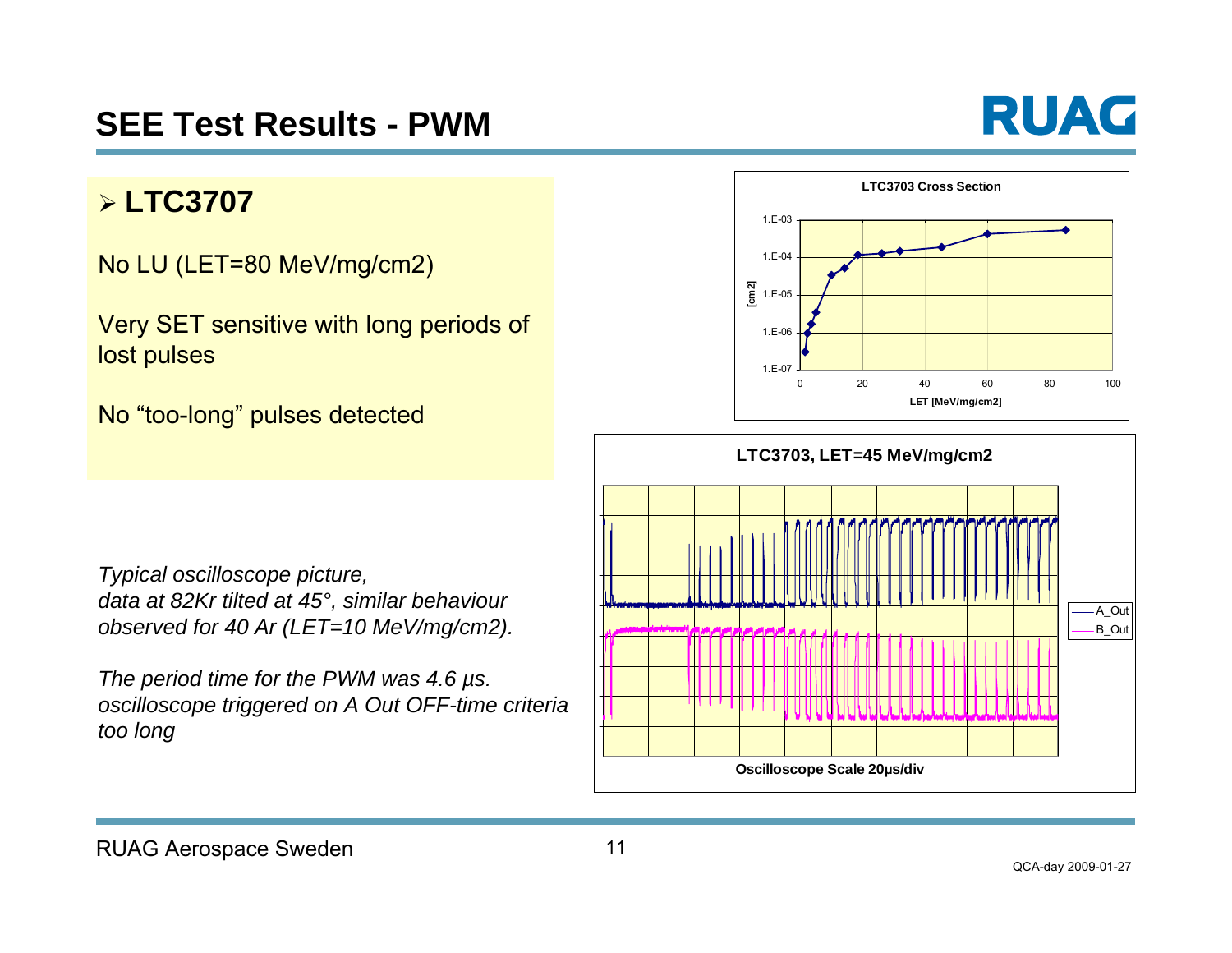# **SEE Test Results - PWM**



#### ¾ **LT3800**

No LU (LET=80 MeV/mg/cm2)

Very SET sensitive with long periods of lost pulses

No "too-long" pulses detected





*Typical oscilloscope picture for OFF time too long on output A and B at the same time. Oscilloscope triggered on A Out*

*The period time for the PWM was 4.8 µs.*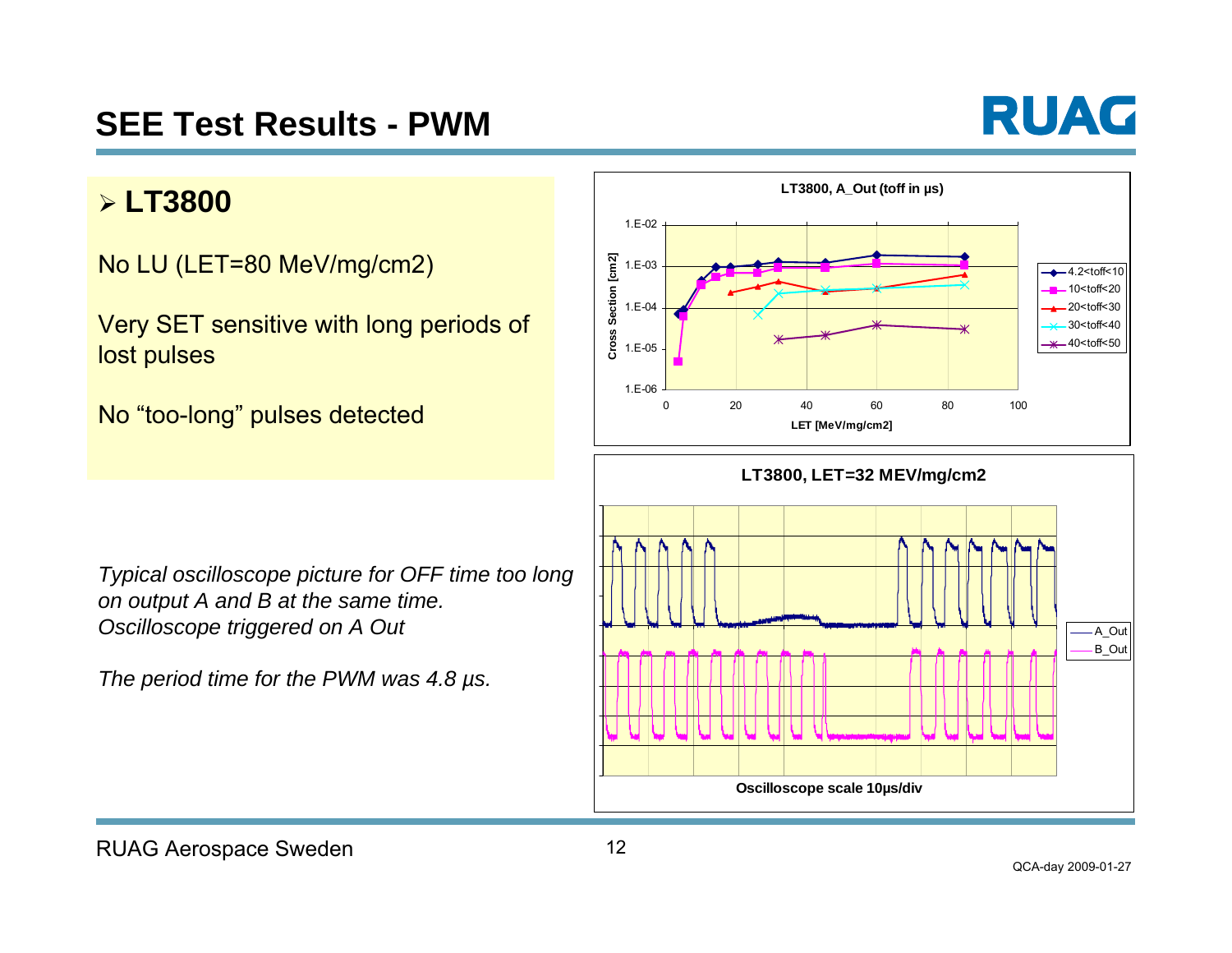

- PWM's
	- $\blacktriangleright$  TID Acceptable for short missions/ low irradiation requirements,
	- SEE Not Acceptable
- Gate Drivers
	- $\rule{1em}{0.15mm}$  TID reasonable results
	- SEE 2 types showed no/small glitches,
	- 2 "similar" Gate Drivers indicated remarkably different results